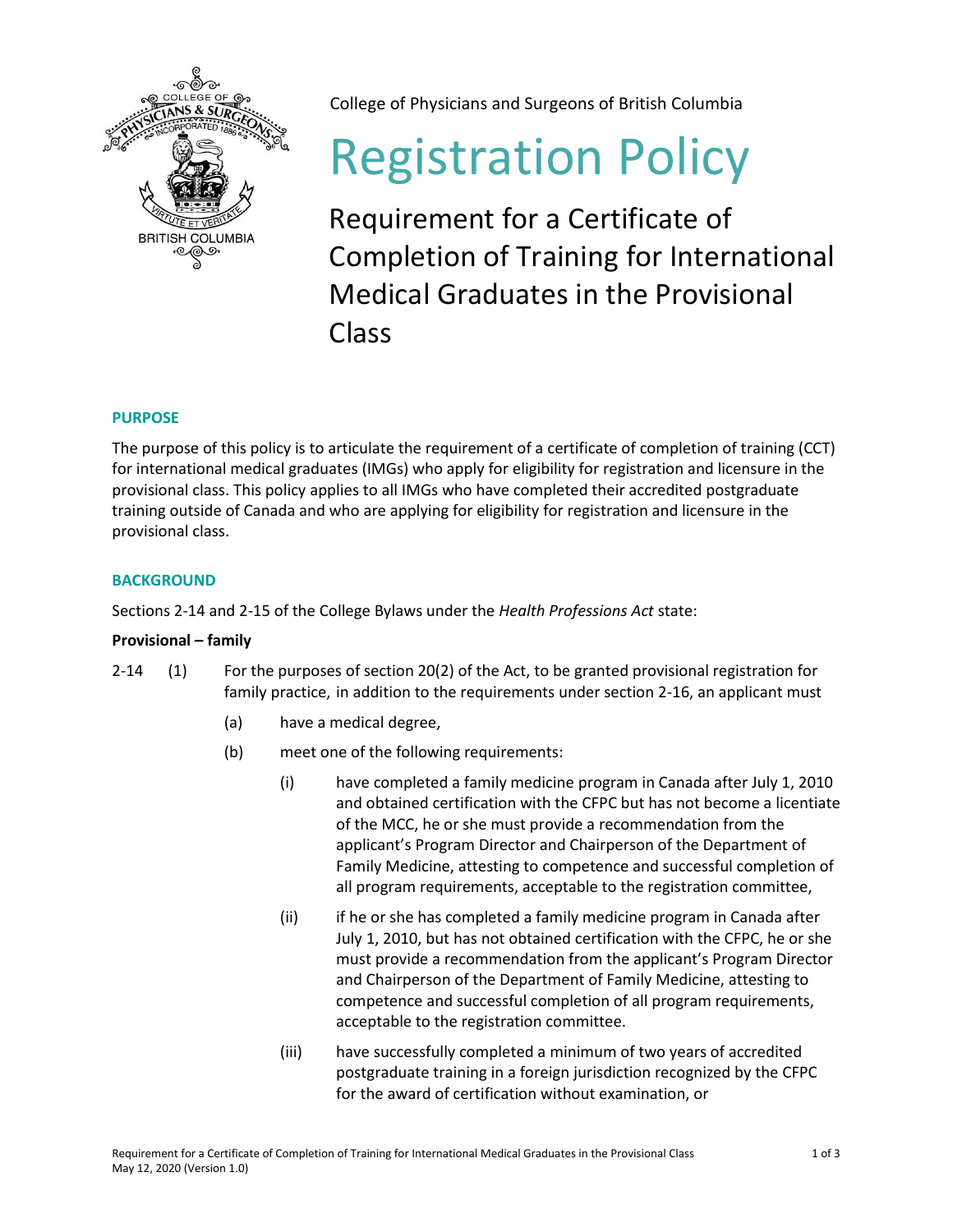- (iv) have undergone an assessment of competency acceptable to the registration committee in a Canadian province or territory, and
- (c) have Canadian Citizenship, be a permanent resident or be legally able to live and work in British Columbia.

#### **Provisional – specialty**

- 2-15 (1) For the purposes of section 20(2) of the Act, to be granted provisional registration for specialty practice, in addition to the requirements under section 2-16, an applicant must
	- (a) have a medical degree,
	- (b) meet one of the following requirements:
		- (i) have obtained RCPSC certification;
		- (ii) if the applicant trained in an RCPSC specialty program in Canada but has not obtained RCPSC certification, he or she must provide a recommendation from the applicant's Program Director and Chairperson of the Department, attesting to competence and successful completion of all program requirements, acceptable to the registration committee;
		- (iii) have completed postgraduate training and obtained a completion of training certificate and certification in the applicant's specialty from an international accrediting body where such training meets the criteria for a RCPSC ruling to access RCPSC certification through examinations, acceptable to the registration committee, or
		- (iv) have undergone an assessment of competency acceptable to the registration committee in a Canadian province or territory, and
	- (c) have Canadian Citizenship, be a permanent resident or be legally able to live and work in British Columbia.

### **Certificate of completion of training**

Physicians who have completed accredited postgraduate training in a foreign jurisdiction may be awarded a CCT from the international accrediting body upon completion of their postgraduate training program and success on an endpoint examination.

### **POLICY**

An IMG may be eligible for registration and licensure in the provisional class if, in addition to meeting the general registration requirements, they provide to the College a CCT from the international accrediting body, acceptable to the Registration Committee. This applies even if the applicant is in possession of an RCPSC eligibility ruling allowing access to the RCPSC certification examinations in their primary specialty. The Registration Committee would consider an applicant for registration and licensure in the provisional class who holds both a CCT and an RCPSC eligibility ruling, or holds RCPSC certification.

#### **Alternative certificates accepted, on a case-by-case basis, in lieu of a CCT**

This College may, on a case-by-case basis as determined by the Registration Committee, accept the following certificate for registration and licensure in lieu of a CCT: